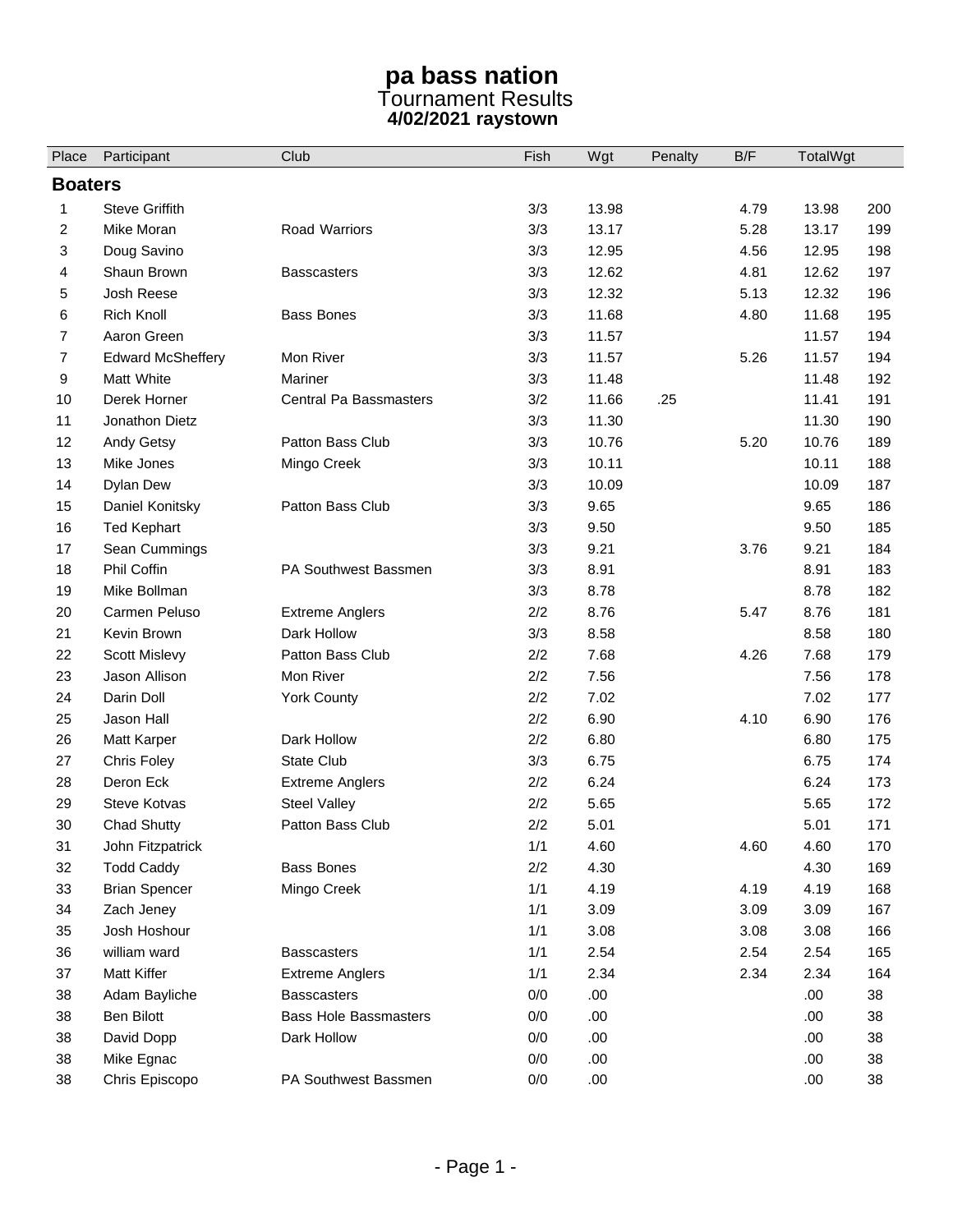## **pa bass nation**  Tournament Results **4/02/2021 raystown**

| Place          | Participant            | Club                         | Fish | Wgt | Penalty | B/F | TotalWgt |    |
|----------------|------------------------|------------------------------|------|-----|---------|-----|----------|----|
| <b>Boaters</b> |                        |                              |      |     |         |     |          |    |
| 38             | <b>Brian Kline</b>     | Patton Bass Club             | 0/0  | .00 |         |     | .00.     | 38 |
| 38             | Andrew Larson          | Patton Bass Club             | 0/0  | .00 |         |     | .00.     | 38 |
| 38             | Matt Lazor             |                              | 0/0  | .00 |         |     | .00.     | 38 |
| 38             | <b>Roland Paronish</b> | Patton Bass Club             | 0/0  | .00 |         |     | .00.     | 38 |
| 38             | Andre Powell           |                              | 0/0  | .00 |         |     | .00.     | 38 |
| 38             | Dave Robinson          |                              | 0/0  | .00 |         |     | .00.     | 38 |
| 38             | Michael Savino         |                              | 0/0  | .00 |         |     | .00.     | 38 |
| 38             | Derek Severns          | Mingo Creek                  | 0/0  | .00 |         |     | .00      | 38 |
| 38             | Dave Solties           | Mingo Creek                  | 0/0  | .00 |         |     | .00.     | 38 |
| 38             | <b>Tyler Souder</b>    |                              | 0/0  | .00 |         |     | .00.     | 38 |
| 38             | Joe Vargo              | <b>Bass Hole Bassmasters</b> | 0/0  | .00 |         |     | .00.     | 38 |
| 38             | Chris Washinger        | Dark Hollow                  | 0/0  | .00 |         |     | .00      | 38 |